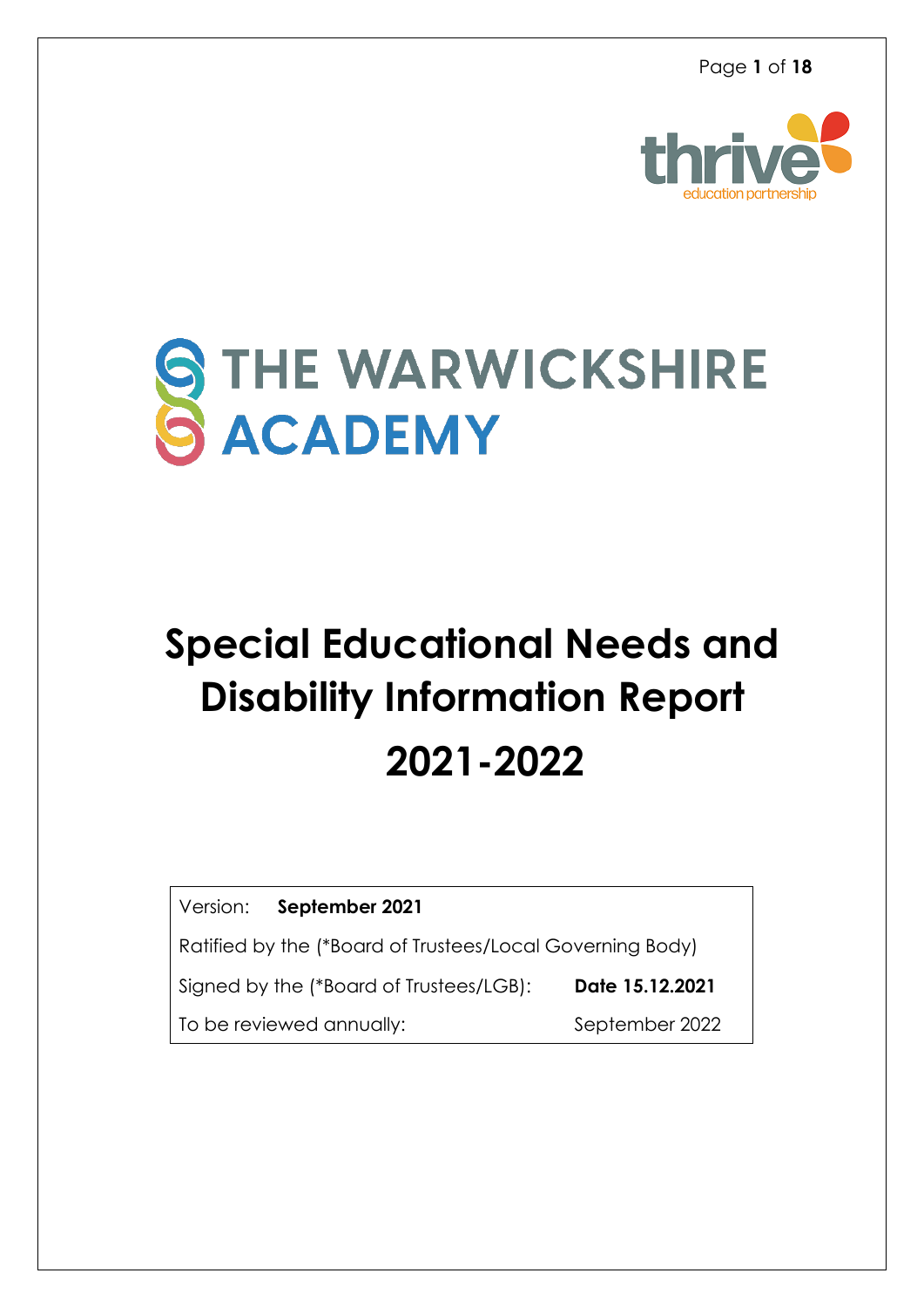# **Contents**

|    | 1. What kinds of Special Educational Needs might the students at The                                                                               |
|----|----------------------------------------------------------------------------------------------------------------------------------------------------|
| 2. | Arrangements for the admission of pupils with disabilities  4                                                                                      |
| 3. | How are children with Special Educational Needs identified and assessed                                                                            |
| 4. |                                                                                                                                                    |
| 5. |                                                                                                                                                    |
| 6. | What needs does The Warwickshire Academy cater for? What provision is<br>made for students with these needs and how does the school know the       |
|    | 7. Students with medical needs (Statutory duty under the Children and                                                                              |
| 8. | How accessible is our school environment for students with physical                                                                                |
| 9. | How are the school's resources allocated and matched to students'                                                                                  |
|    |                                                                                                                                                    |
|    | 11. If a parent of a child with Special Educational Needs has a complaint<br>about The Warwickshire Academy, how does the governing body deal with |
|    | 12. What training do the staff in The Warwickshire Academy have in relation                                                                        |
|    | 13. Who will oversee, plan, work with my child and how often?  13                                                                                  |
|    |                                                                                                                                                    |
|    | 14. How are parents of students with Special Educational Needs involved in                                                                         |
|    | 15. How are students with Special Educational Needs involved in their own                                                                          |
|    |                                                                                                                                                    |
|    | 17. Who are the support services that can help parents with students who                                                                           |
|    | 18. How does The Warwickshire Academy support students with Special                                                                                |
|    | 19. How can parents find the Warwickshire Local Authority's local offer?  17                                                                       |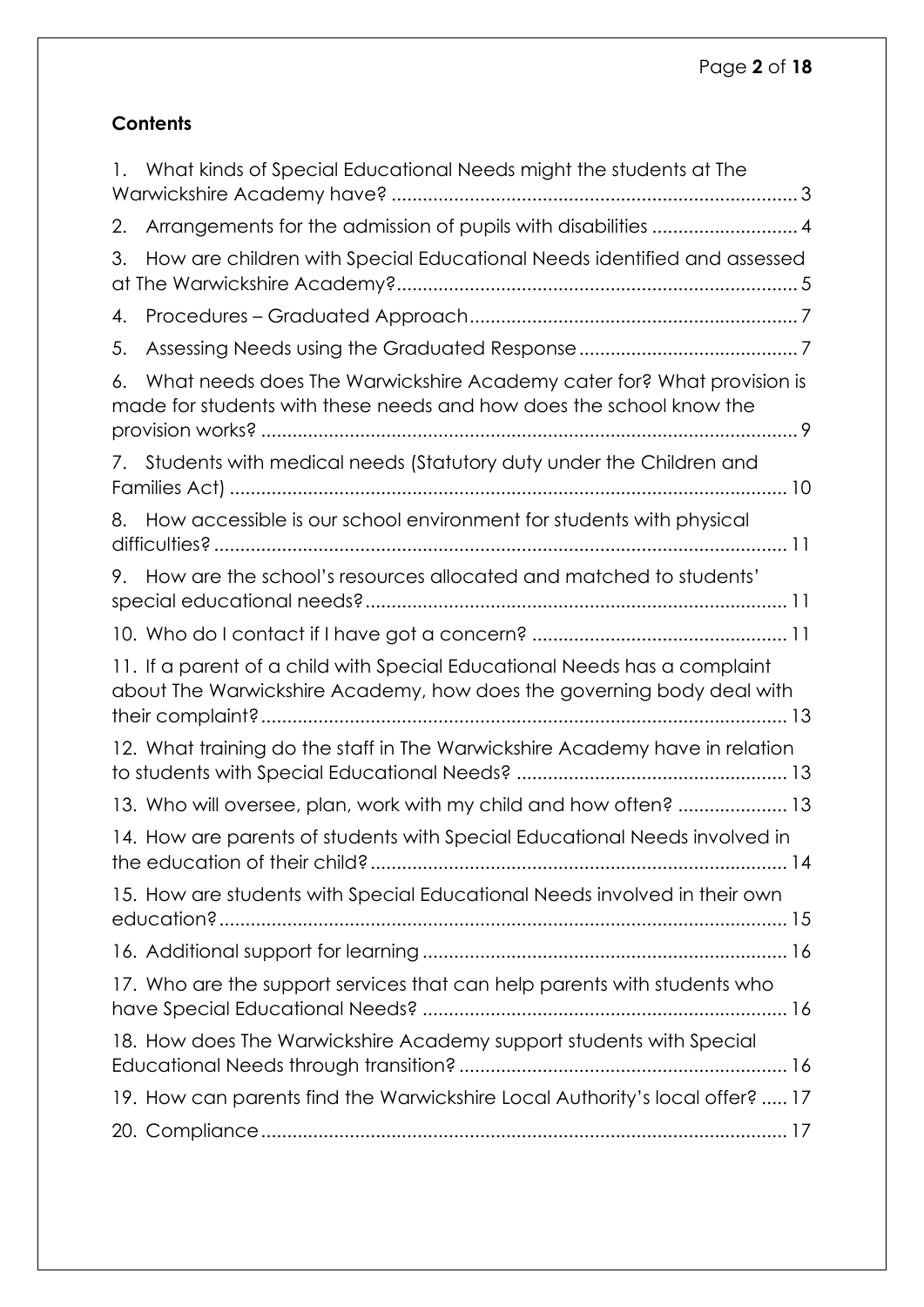# <span id="page-2-0"></span>**1. What kinds of Special Educational Needs might the students at The**

#### **Warwickshire Academy have?**

The Warwickshire Academy is a Year 5 to Year 14 (KS2-5) special academy. We cater for pupils with Social, Emotional and Mental Health (SEMH) challenges and additional complex behaviors. A number of our learners may also be on the autism spectrum.

#### 1.1. Communication and interaction

Students with speech, language and communication needs (SLCN) have difficulty in communicating with others. This may be because they have difficulty saying what they want to, understanding what is being said to them or they do not understand or use social rules of communication. The profile for every student with SLCN is different and their needs may change over time. They may have difficulty with one, some or all of the different aspects of speech, language or social communication at different times of their lives. Students with Autism, including Asperger's Syndrome, are likely to have particular difficulties with social interaction. They may also experience difficulties with language, communication, social interaction and imagination, which can impact on how they relate to others.

# 1.2. Cognition and learning

Support for learning difficulties may be required when students learn at a slower pace than their peers, even with appropriate differentiation. Learning difficulties cover a wide range of needs, including moderate learning difficulties (MLD), severe learning difficulties (SLD), where students are likely to need support in all areas of the curriculum and associated difficulties with mobility and communication, through to profound and multiple learning difficulties (PMLD), where students are likely to have severe and complex learning difficulties as well as a physical disability or sensory impairment. Specific learning difficulties (SpLD), affect one or more specific aspects of learning. This encompasses a range of conditions such as dyslexia, dyscalculia and dyspraxia.

# 1.3. Social, emotional and mental health difficulties (SEMH)

Students may experience a wide range of social and emotional difficulties which manifest themselves in many ways. Pupils may be withdrawn or isolated, disruptive and disturbing, hyperactive and lack concentration, present with immature social skills and/or present challenging behaviours. Other students may have disorders such as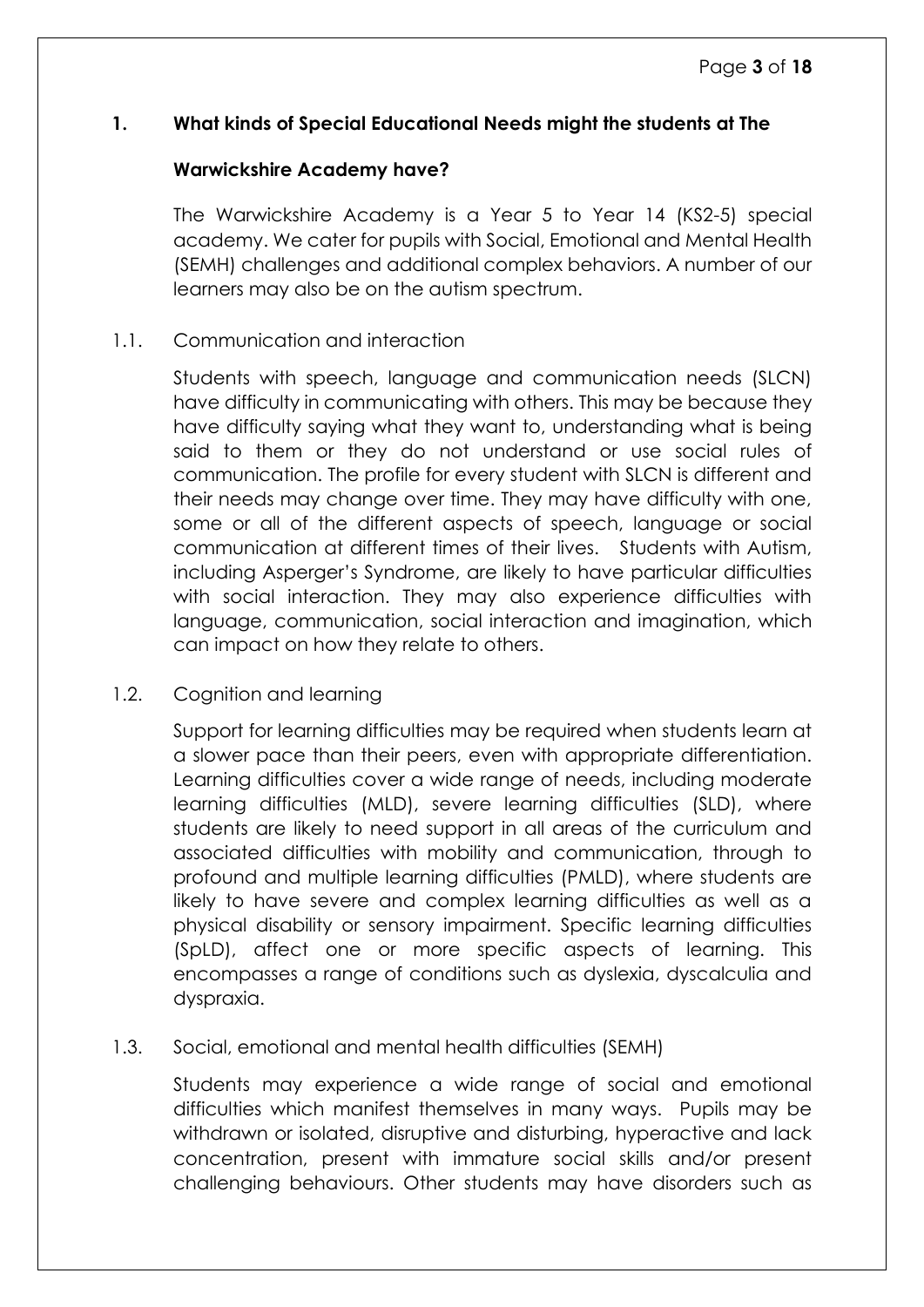attention deficit disorder, attention deficit hyperactive disorder or attachment disorder.

#### 1.4. Sensory and/or physical needs

Some students may require special educational provision because they have a disability which prevents or hinders them from making use of the educational facilities generally provided. These difficulties can be age related and may fluctuate over time. Some students with a physical disability (PD) require additional ongoing support and equipment to access all the opportunities available to their peers.

Where possible we will try to meet every child's needs within the classroom through ensuring that our planning, teaching and approaches meet the needs of the majority of the children in our school. However, where through careful identification and assessment we and/or the parents/carers determine that a child is not making adequate progress, the class teacher will consult a member of SLT. These are pupils who need interventions additional to or different from those provided through - Quality First Teaching and intervention groups.

# <span id="page-3-0"></span>**2. Arrangements for the admission of pupils with disabilities**

The Equality Act 2010 defines a disabled person as one who has a physical or mental impairment which has a substantial and long-term adverse effect on a persons' ability to carry out normal day-to-day activities. Most children with Special Needs will not be disabled within the meaning of the Act. The admission of pupils with disabilities is considered in the first instance in the same way as non-disabled pupils. Further considerations are made in the light of need and accessibility. Steps are taken to prevent any pupils being treated less favourably than other pupils.

In practice we ensure that classroom and extra-curricular activities encourage the participation of all pupils, including those categorised as having Special Educational Needs.

Existing facilities provided to assist access to the school by pupils with disabilities;

• Wheelchair access at all entrances and sections of the school.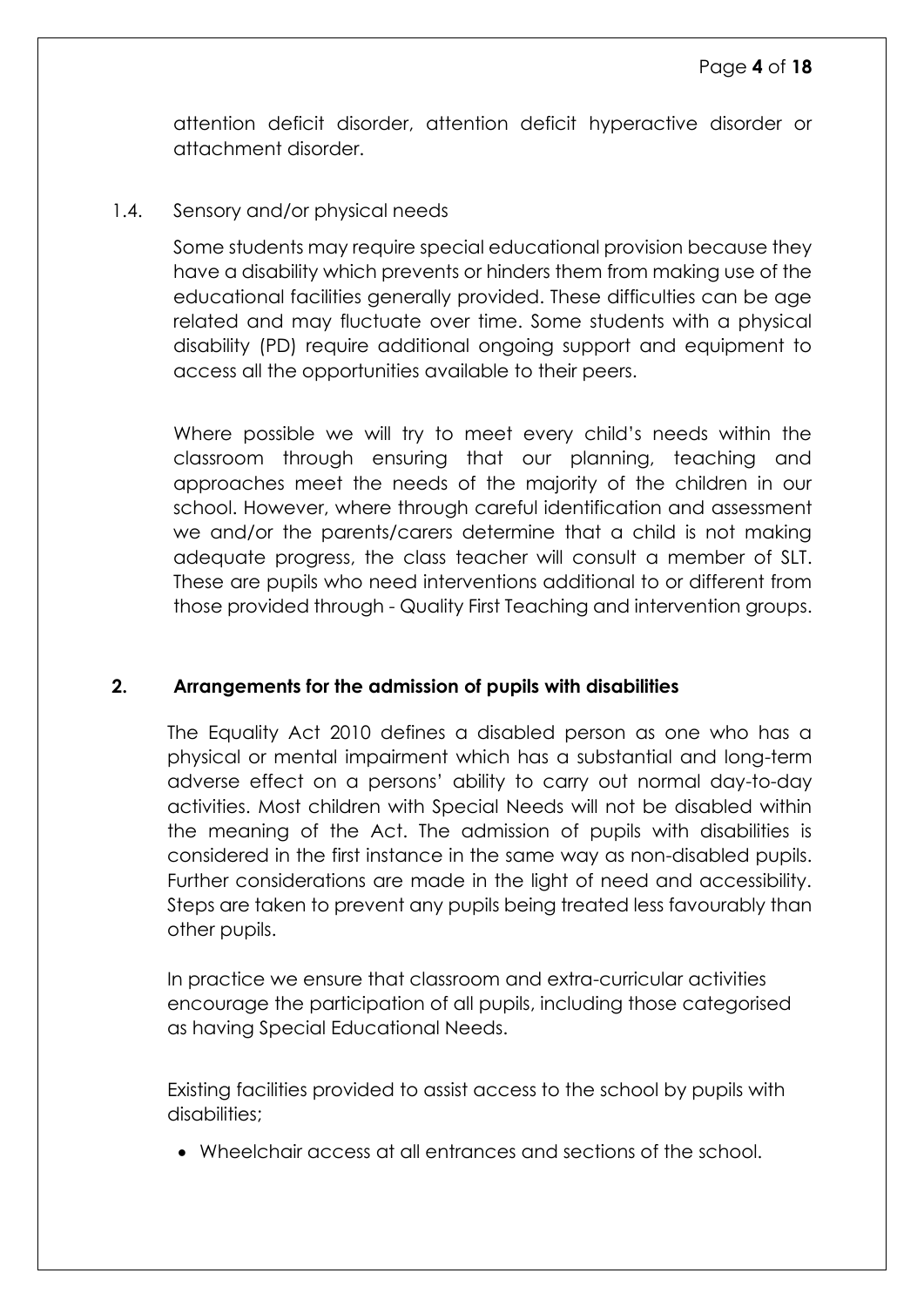- Exterior lighting to improve evening access.
- Disabled parking located near to main reception and a disabled toilet is available at the main entrance.
- Disabled personal care room
- Lift access allowing access to all floors of the building
- Internal ramps to access all areas of the lower and upper floors of the school
- Level access to all entrances and external spaces
- 2.2. Accessibility Plan

The Accessibility Plan can be found on the school website. Hard copies are available on request.

# <span id="page-4-0"></span>**3. How are children with Special Educational Needs identified and**

#### **assessed at The Warwickshire Academy?**

We will assess each pupil's current skills and levels of attainment on entry, which will build on previous settings and Key Stages, where appropriate. Class teachers will make regular assessments of progress for all pupils and identify those whose progress:

- Is significantly slower than that of their peers starting from the same baseline
- Fails to match or better the child's previous rate of progress
- Fails to close the attainment gap between the child and their peers
- Widens the attainment gap

This may include progress in areas other than attainment, for example, social needs.

Slow progress and low attainment will not automatically mean a pupil is recorded as having SEN in this area of need.

When deciding whether special educational provision is required, we will start with the desired outcomes, including the expected progress and attainment, and the views and the wishes of the pupil and their parents.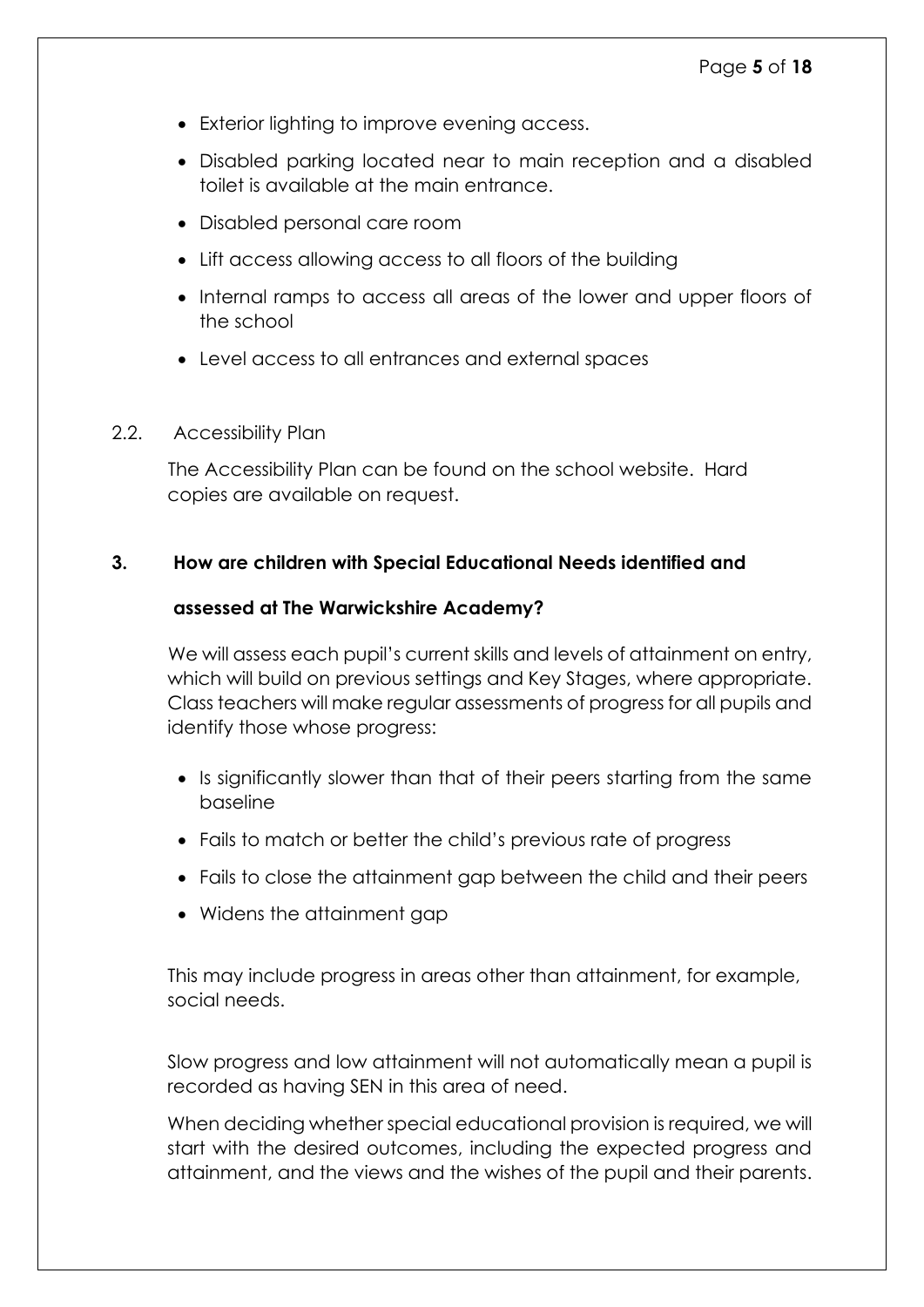We will use this to determine the support that is needed and whether we can provide it by adapting our core offer, or whether something different or additional is needed.

At The Warwickshire Academy, we use a variety of different ways to assess whether a student has special educational needs. Some of these ways include:

- Screening tests on entry (including in-year admissions)
- School based assessments
- Liaison with primary schools and/or previous educational settings
- Progress monitoring
- Information from parents and carers
- Concerns raised by a student, parent or school staff
- Liaison with external agencies
- Formal diagnoses by a healthcare professional
- Education, Health and Care Plans (EHCP)

All subject teachers are responsible and accountable for the progress and development of the students in their class, including where students access support from support staff or specialist staff. Students are only identified as SEN if they do not make adequate progress once they have had appropriate intervention/adjustments and good quality differentiated teaching. High quality teaching, differentiated for individual students, is the first step in responding to students who have or may have SEN.

Our school regularly and carefully reviews the quality of teaching for all students including those at risk of underachievement. This includes reviewing and, where necessary, improving, teachers' understanding of strategies to identify and support vulnerable students and their knowledge of the SEN most frequently encountered. In order to decide whether to make special educational provision for a student, the teacher and SLT will consider all of the information gathered from within the school about the student's progress, alongside national data and expectations of progress. Once a student is identified as having a special educational need, they are placed on the SEN register and a graduated approach to support is taken.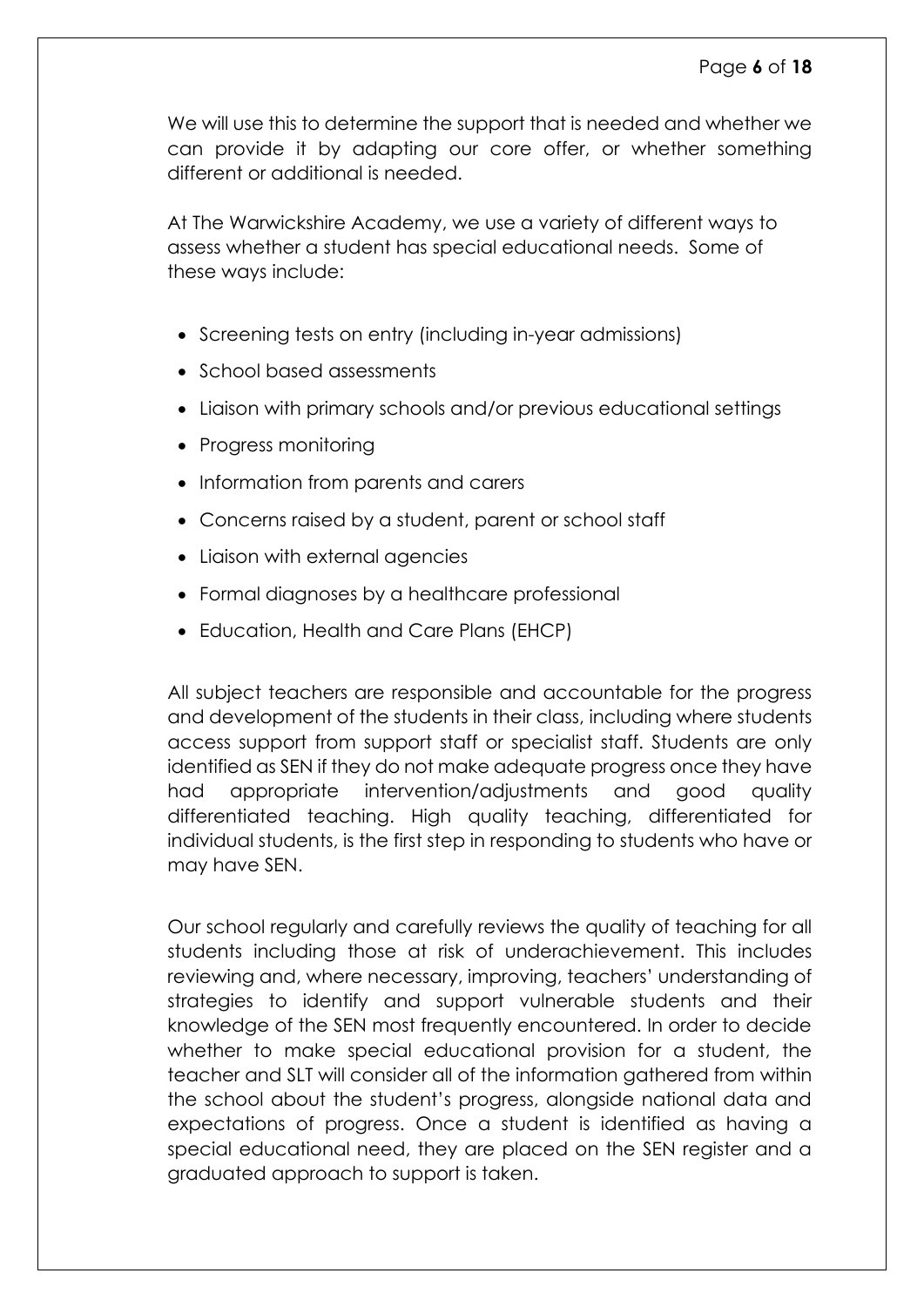#### <span id="page-6-0"></span>**4. Procedures – Graduated Approach**

The SEN Code of Practice (2014) sets out a graduated approach response to meeting pupils' special educational needs. This involves a cycle of "Assess, Plan, Do and Review." The student's needs will first be assessed, then support will be planned, carried out and then reviewed. At the review any necessary changes will be made.

When a pupil's progress is first identified as a cause for concern then it is the responsibility of the Class Teachers to adjust their teaching and consider the following:-

Quality first teaching - adapting teaching in the classroom to address needs /vary teaching styles / use of access strategies

- Involving the SLT
- Use of relevant material as signposted by SLT to keep up to date re knowledge and understanding of dyslexia, communication and language difficulties, autism and social, emotional and behavioural difficulties
- Involving parents/carers
- Gathering pupil views
- Liaising with colleagues

#### <span id="page-6-1"></span>**5. Assessing Needs using the Graduated Response**

An Individual Support Plan with individual targets for each pupil is set which will then be monitored and reviewed termly. Parents will be sent this at the end of each term and their views regarding future provision are sought through the use of person-centred approaches.

If the pupil is achieving the targets and making good progress, the support may be adjusted, if not, then the school will look at additional forms of provision to support the identified need. The class teacher will also provide interventions that are additional to or different from those provided as part of the settings usual curriculum offer and strategies.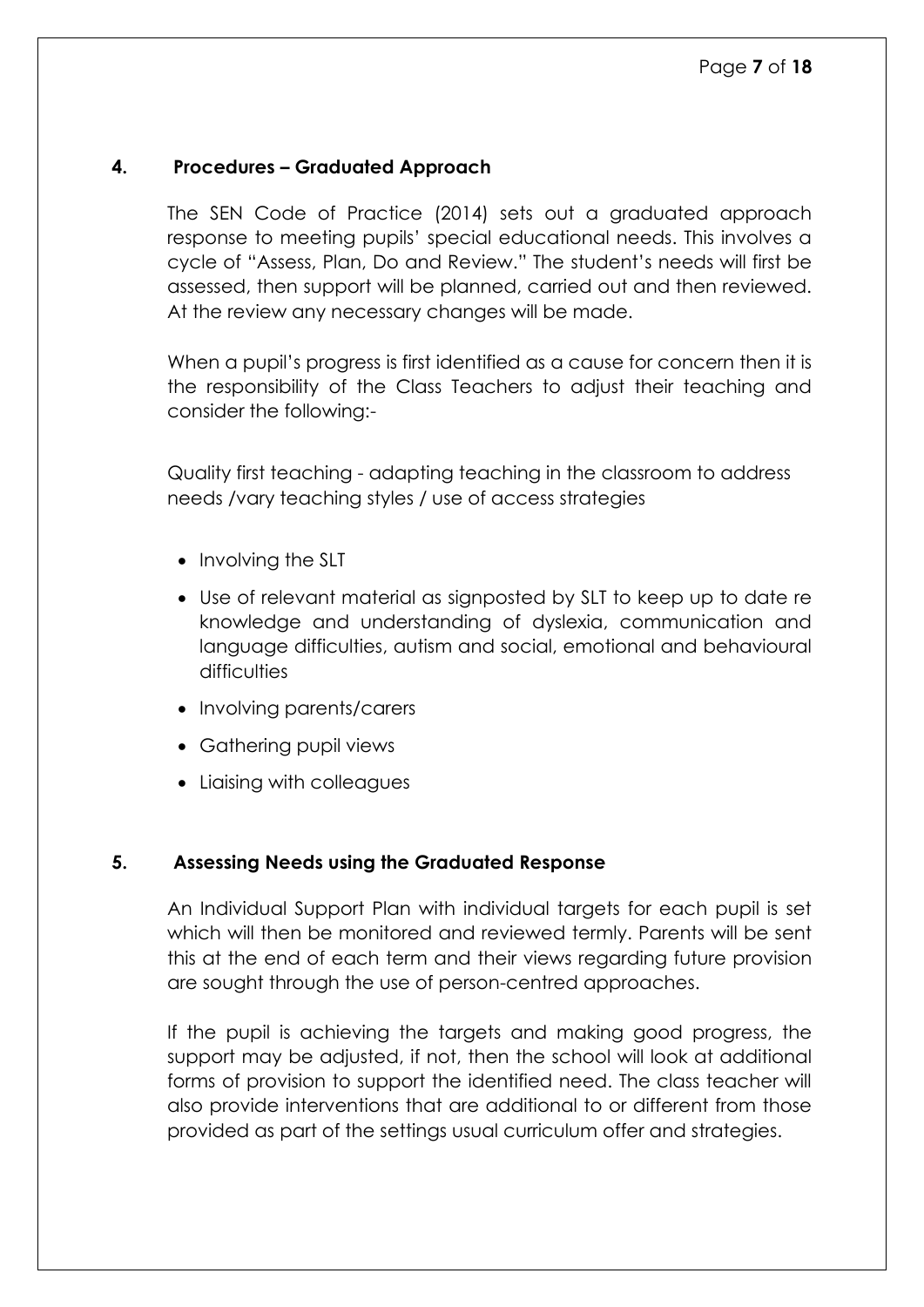The triggers for additional intervention could be the teacher's or others concern, underpinned by evidence, about a pupil who despite receiving differentiated learning opportunities is still making little or no progress even when teaching approaches are targeted particularly to a pupil's identified area of weakness. Where progress is slow and the pupil is not responding to the provision made by the school then the school may increase the level or change the type of provision being offered.

Following discussions with the parent and pupil, outside agencies may be consulted for additional advice.

Involvement of External Support Services External support services, including those provided by Access to Education, will usually see a pupil, in school if that is appropriate and practicable, so that they can advise teachers on pupil profiles with new targets and accompanying specialist approaches.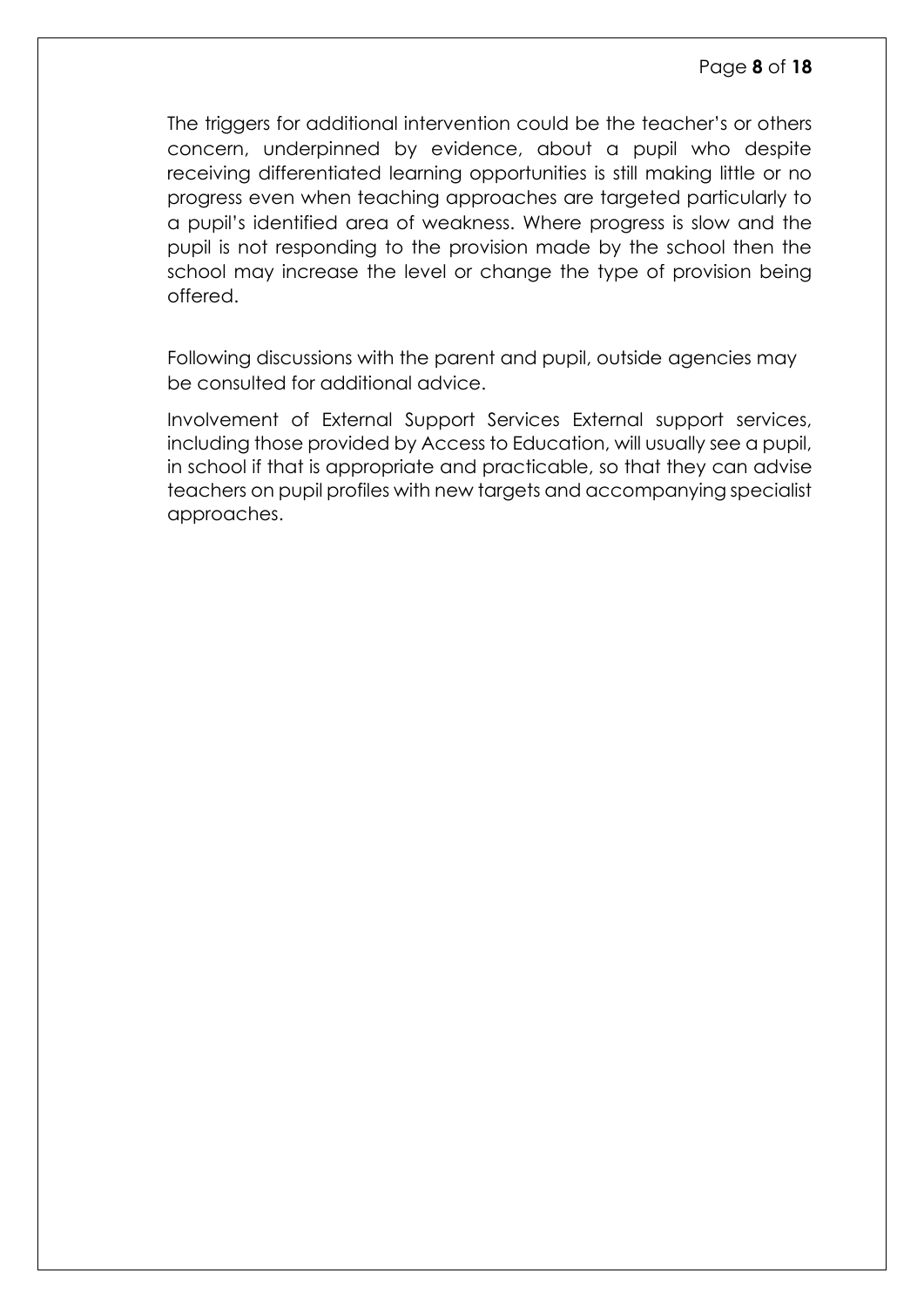# <span id="page-8-0"></span>**6. What needs does The Warwickshire Academy cater for? What**

**provision is made for students with these needs and how does the** 

**school know the provision works?** 

| Area of Need                                              | Provision                                                                                                                                                                                                                                                                                                                                                            | How do we assess and review<br>progress?                                                                                                                                                                                                                                                        |  |
|-----------------------------------------------------------|----------------------------------------------------------------------------------------------------------------------------------------------------------------------------------------------------------------------------------------------------------------------------------------------------------------------------------------------------------------------|-------------------------------------------------------------------------------------------------------------------------------------------------------------------------------------------------------------------------------------------------------------------------------------------------|--|
| Communication <sup>l</sup><br>and Interaction             | Quality first teaching<br>Differentiated tasks and<br>homework<br>Small group and/or one to<br>one support where<br>necessary<br>Adaptations to the<br>environment where<br>necessary<br>Individual targets<br>Relevant and specific<br>interventions<br>Access to additional<br>specialist support as<br>required<br>Use of specialist equipment<br>where necessary | Student progress is monitored<br>by the school's assessment<br>tracking system<br>Monitoring of the impact of<br>interventions<br>Reviewing of individual targets<br>Observations<br>Feedback from students,<br>parents and<br>other staff<br>Specialist assessments from<br>external agencies  |  |
| <b>Cognition and</b><br>Learning                          | <b>Quality first teaching</b><br>$\bullet$<br>Differentiated tasks and<br>homework<br>Small group and/or one to<br>one support<br>Individual targets<br>Relevant and specific<br>interventions<br>Access to additional<br>specialist support as<br>required<br>Use of specialist equipment<br>where necessary                                                        | Student progress is monitored<br>by the school's assessment<br>tracking system.<br>Monitoring of the impact of<br>interventions<br>Reviewing of individual targets<br>Observations<br>Feedback from students,<br>parents and<br>other staff<br>Specialist assessments from<br>external agencies |  |
| Social,<br>emotional and<br>mental health<br>difficulties | <b>Quality first teaching</b><br>Differentiated tasks and<br>homework<br>Small group and/or one to<br>one support<br>Individual targets                                                                                                                                                                                                                              | Student progress is monitored<br>by the school's assessment<br>tracking system<br>Monitoring of the impact of<br>interventions                                                                                                                                                                  |  |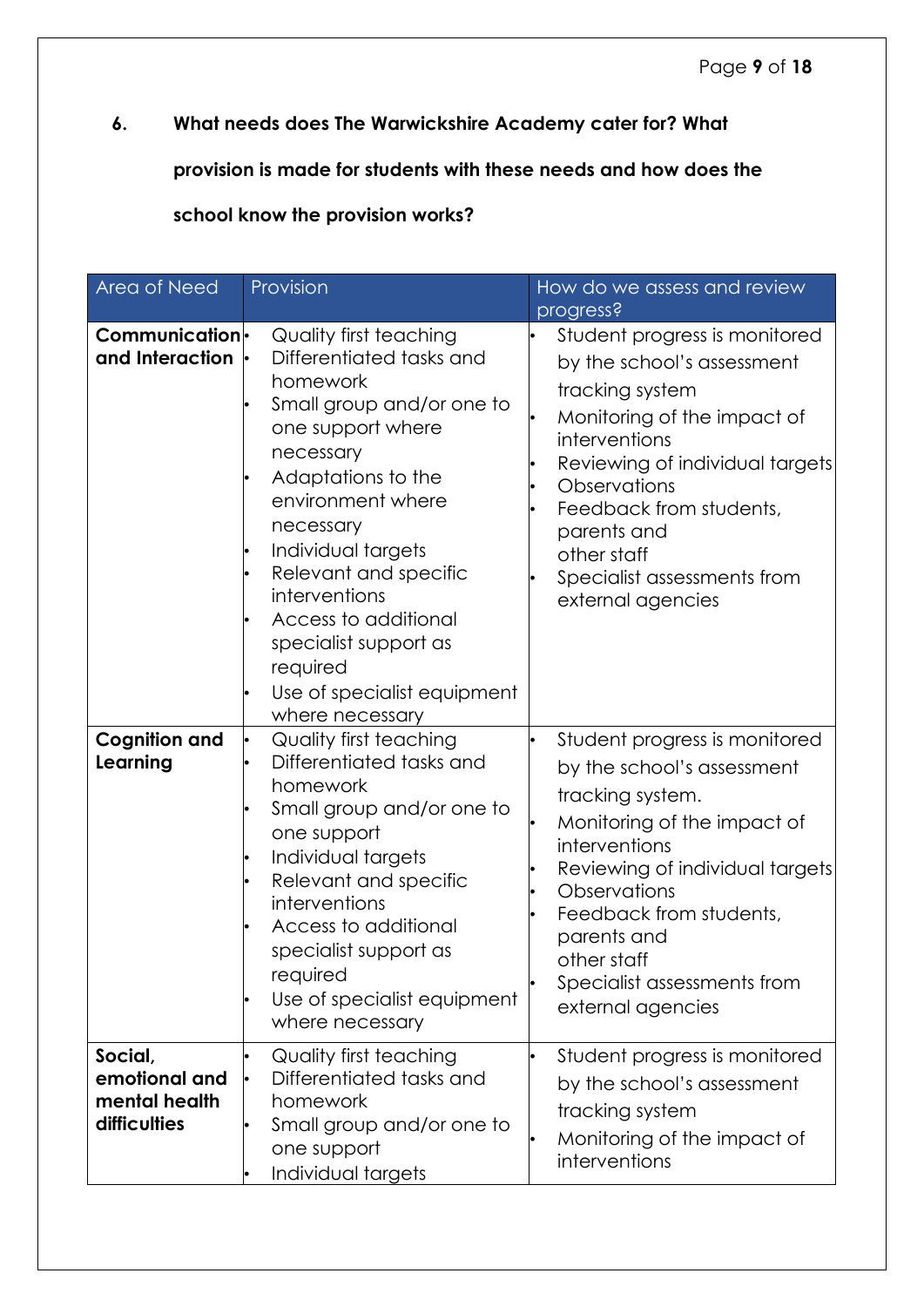# Page **10** of **18**

|                                           | Relevant and specific<br>interventions<br>Access to additional<br>specialist support as<br>required<br>Use of specialist equipment<br>where necessary<br>SEMH Tier system to signpost<br>appropriate support<br><b>School Counsellor</b><br>Foundation 4 The Future | Reviewing of individual targets<br>Observations<br>Feedback from students,<br>parents and<br>other staff<br>Specialist assessments from<br>external agencies<br>Specialist work with the<br><b>External providers</b><br>Guidance from SLT                                                                        |
|-------------------------------------------|---------------------------------------------------------------------------------------------------------------------------------------------------------------------------------------------------------------------------------------------------------------------|-------------------------------------------------------------------------------------------------------------------------------------------------------------------------------------------------------------------------------------------------------------------------------------------------------------------|
| Sensory and/or-<br>physical needs $\cdot$ | <b>Quality first teaching</b><br>Adaptations to the<br>environment where<br>necessary                                                                                                                                                                               | Student progress is monitored<br>$\bullet$<br>by the school's assessment<br>tracking system                                                                                                                                                                                                                       |
| Additional<br>needs                       | Relevant and specific<br>$\bullet$<br>interventions<br>Access to additional<br>$\bullet$<br>specialist<br>support as required<br>$\bullet$<br>Use of specialist equipment<br>where necessary<br>Adult support where<br>appropriate<br>Support with mobility         | Student is fully included in all<br>$\bullet$<br>aspects of school life<br>Monitoring of the impact of<br>$\bullet$<br>interventions<br>Reviewing of individual<br>targets<br>Observations<br>$\bullet$<br>Feedback from students,<br>parents and other staff<br>Specialist assessments from<br>external agencies |

# <span id="page-9-0"></span>**7. Students with medical needs (Statutory duty under the Children and**

# **Families Act)**

Students with significant medical needs will be provided with a detailed Individual Health Care Plan, compiled in partnership with health care professionals and parents and students themselves. Staff who volunteer to administer and supervise medications, will complete formal training regularly. All medicine administration procedures adhere to the LA policy and Department of Education (DfE) guidelines included within Supporting students at school with medical conditions (DfE) 2014 and identified in the school 'Administering Medication in School' policy.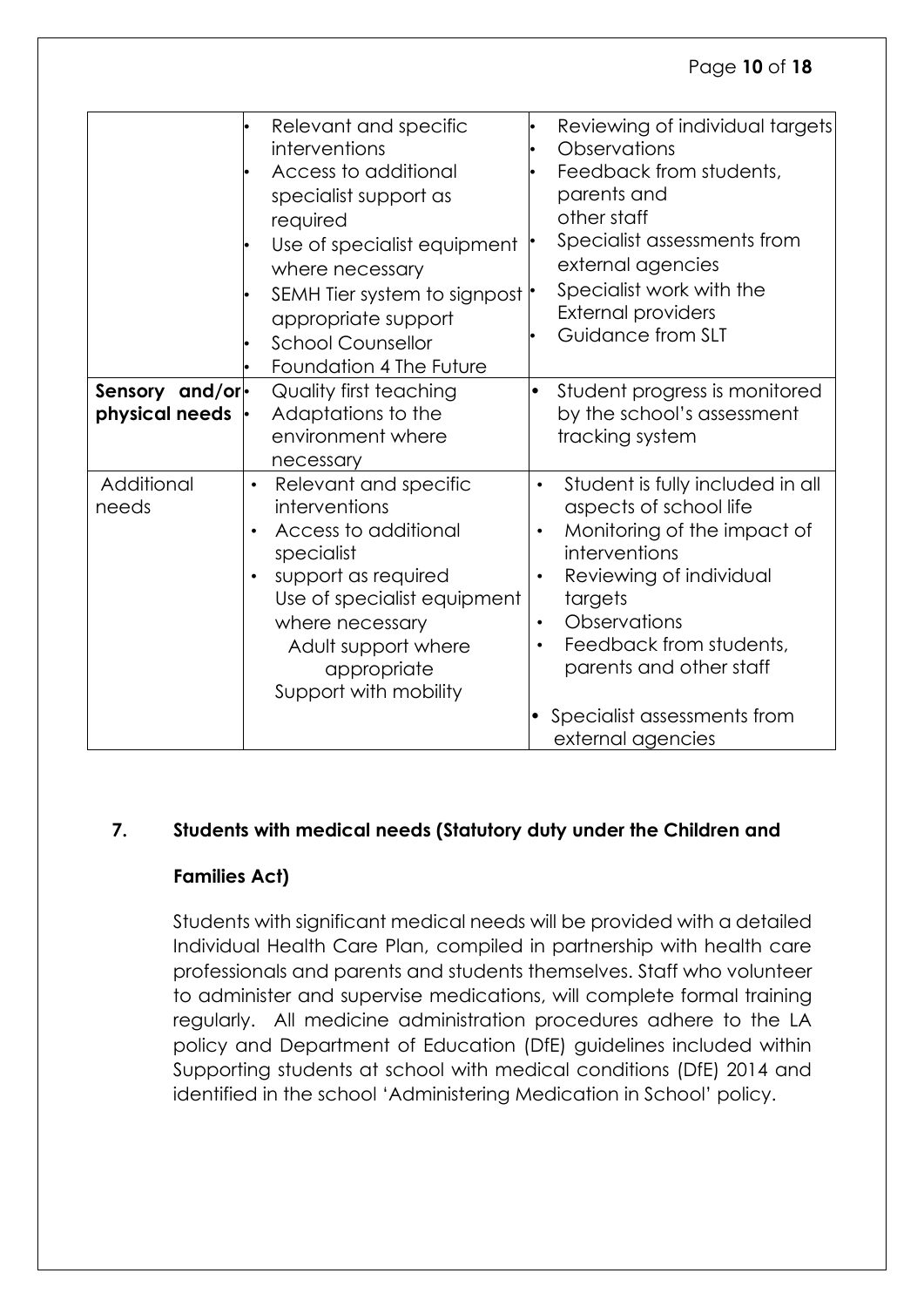#### <span id="page-10-0"></span>**8. How accessible is our school environment for students with physical**

#### **difficulties?**

Our school is fully accessible for students with physical difficulties. There are ramps and a lift to access upper floors. Each "Primary Pod" has a wet room to ensure accessibility for students with disabilities and additional intimate care rooms in other areas of the school accessiblele to students and visitors. A medical room is available for students and visitors with disabilities. Our Accessibility Plan describes the actions we have taken to increase access to the environment, the curriculum and printed information.

# <span id="page-10-1"></span>**9. How are the school's resources allocated and matched to students'**

# **special educational needs?**

The school receives funding in the form of place funding and top up funding for each student. Where required additional funding is sought from the placing Local Authority to meet specific needs such as 1-1 support for students.

# <span id="page-10-2"></span>**10. Who do I contact if I have got a concern?**

If you have a concern about your child the best person to talk to, initially, is their subject teacher.

The subject teacher is responsible for:

- Checking on the progress of your child and identifying, planning and delivering any additional help your child may need (this could be things like targeted work, additional support) and letting SLT know as necessary any concerns.
- Ensuring that the school's SEND Policy is followed in their classroom and for all the pupils they teach with any SEND.
- Referring to Pupil Profiles to inform planning and differentiation as part of high-quality teaching.

In the absence of a nominated SENCO at The Warwickshire Academy SLT are responsible for: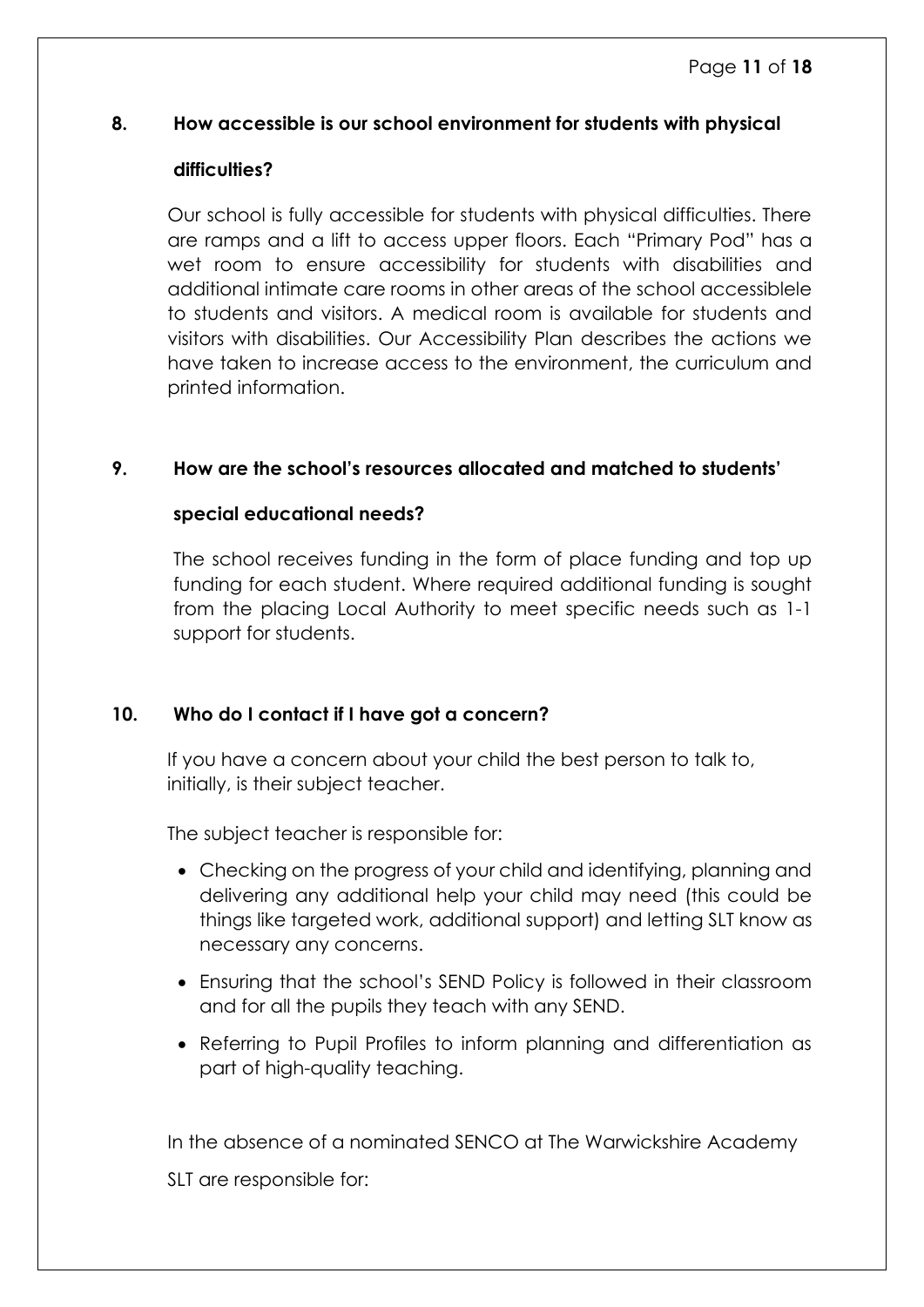• Coordinating all the support for children with special educational needs or disabilities (SEND) and developing the school's SEND Policy to make sure all children get a consistent, high quality response to meeting their needs in school.

Ensuring that you are:

- Involved in supporting your child's learning
- Kept informed about the support your child is getting involved in reviewing their progress
- Liaising with all the other people who may be coming into school to help support your child's learning
- Updating the school's SEND register (a system for ensuring all the SEND needs of pupils in this school are known) and making sure that there are excellent records of your child's progress and needs.
- Providing specialist support for teachers and support staff in the school so they can help children with SEND in the school achieve the best progress possible.

If you are not happy that the concerns are being managed and that your child is still not making progress you should speak to the Headteacher.

The Headteacher is responsible for:

- The day to day management of all aspects of the school, this includes the support for children with SEND.
- He will give responsibility to SLT and subject teachers but is still responsible for ensuring
- that your child's needs are met.

We pride ourselves on building positive relationships with parents. We are open and honest with parents and hope that they are able to be the same with us. However, if, after speaking to the Headteacher, you are still not happy that your concerns are being managed and you would like to take the matter further please refer to guidelines in the school's complaints procedure.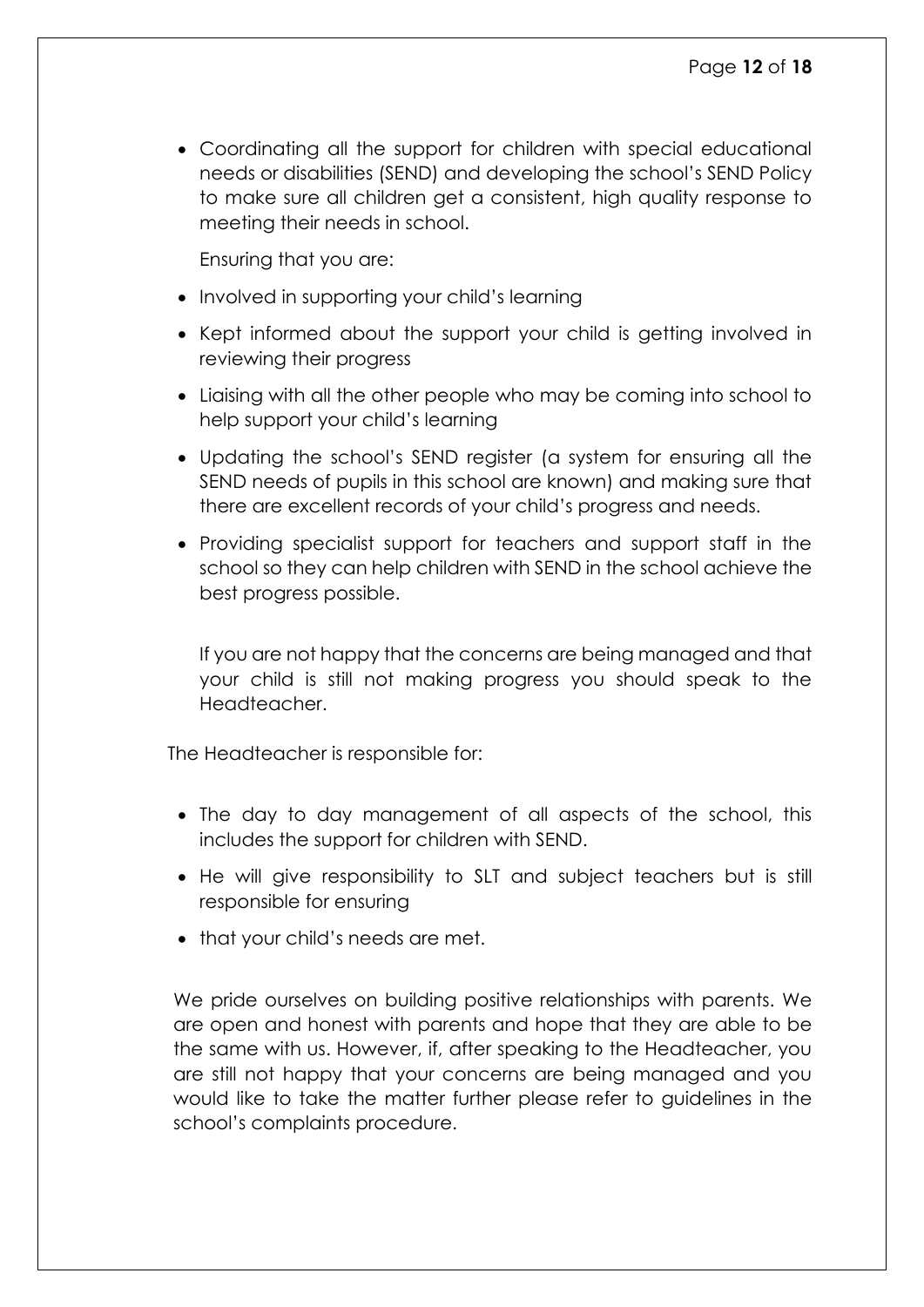# <span id="page-12-0"></span>**11. If a parent of a child with Special Educational Needs has a complaint**

# **about The Warwickshire Academy, how does the governing body deal**

# **with their complaint?**

If you have a complaint about the school please contact a member of the Senior leadership Team in the first instance and we will do everything we can to respond to the complaint. If this does not resolve the issue, the complaint should be directed to our Head teacher. Our school and governing body take complaints seriously and will act upon these on an individual basis.

# <span id="page-12-1"></span>**12. What training do the staff in The Warwickshire Academy have in**

# **relation to students with Special Educational Needs?**

In our school we believe that all staff should be involved in supporting students with special educational needs and so we make sure that staff have training to help them do this. This year, our staff have all had training for:

- Teaching and Learning
- Child Protection
- Safeguarding
- Feedback to students
- SEMH
- Attachment and Trauma Awareness
- Positive behaviour support
- Positive behaviour management

# <span id="page-12-2"></span>**13. Who will oversee, plan, work with my child and how often?**

Our Senior leadership team oversee all support and progress of any child requiring additional support across the school. The subject teacher will oversee, plan and work with each child with SEND in their class to ensure that progress is made. There may be a Teaching Assistant working with your child either individually or as part of a group; if this is seen as necessary by SLT.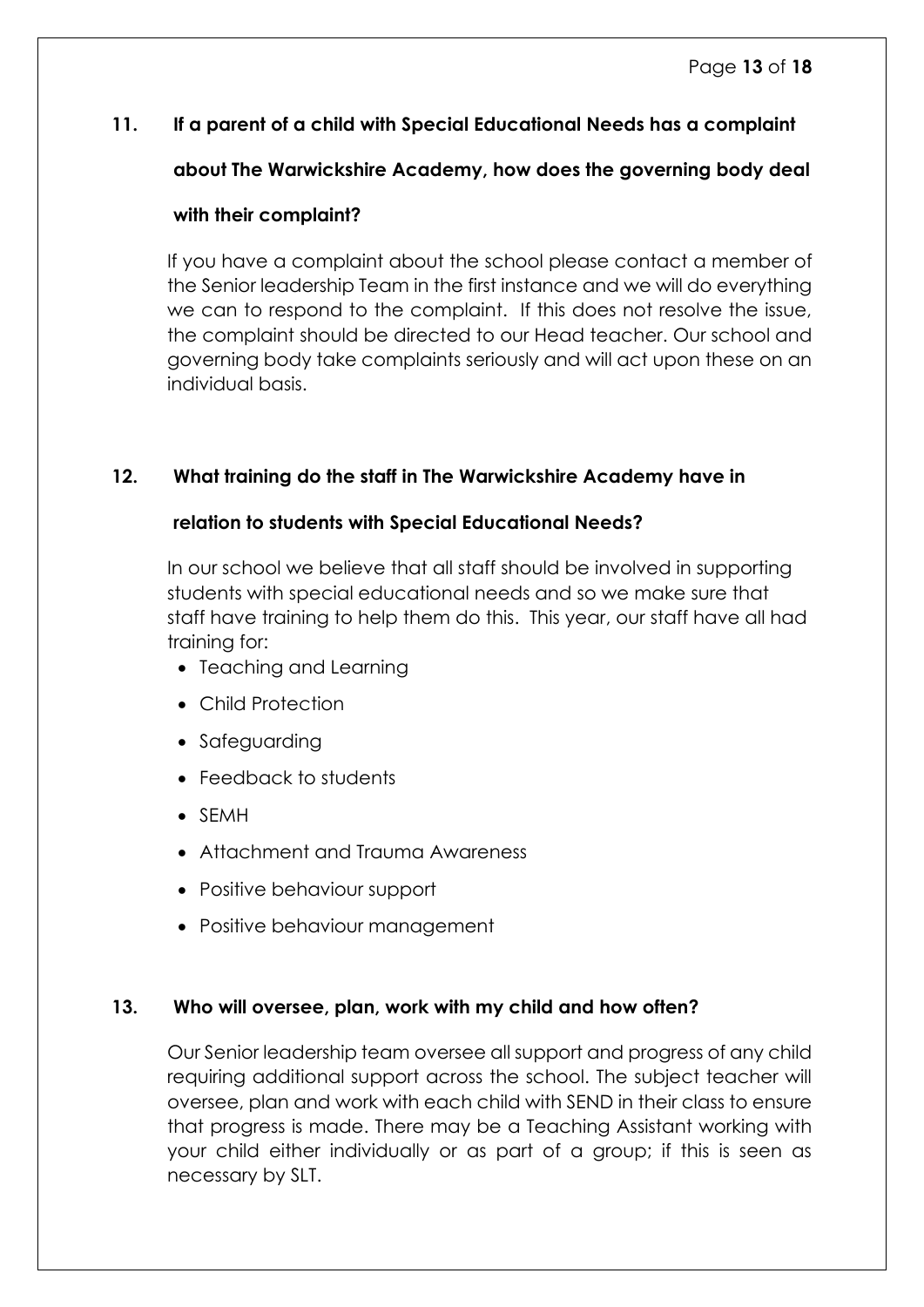#### <span id="page-13-0"></span>**14. How are parents of students with Special Educational Needs involved**

#### **in the education of their child?**

We will have an early discussion with the pupil and their parents when identifying whether they need special educational provision. These conversations will make sure that:

- Everyone develops a good understanding of the pupil's areas of strength and difficulty
- We consider the parents' concerns
- Everyone understands the agreed outcomes sought for the child
- Everyone is clear on what the next steps are
- We will formally notify parents when it is decided that a pupil will receive SEN support.

Our school has an open-door policy to parents ensuring we are always approachable so parents feel involved in the education of their child. In addition, our school aims to regularly involve parents in the education of their child through a variety of different ways including:

- Meetings with our SLT subject teachers and support staff (both in person and using online technologies such as Teams and Zoom)
- Individual support plans (ISP's) are sent home termly to update parents on their child's progress and get parents views / comments.
- Termly target setting so parents can see what their child is working on next
- Parent Forums
- Information on the school website
- Parents' evenings
- Parent drop-ins/coffee mornings
- Signposting to parent groups
- Parents' views on SEN/Annual Review documents
- Parent questionnaires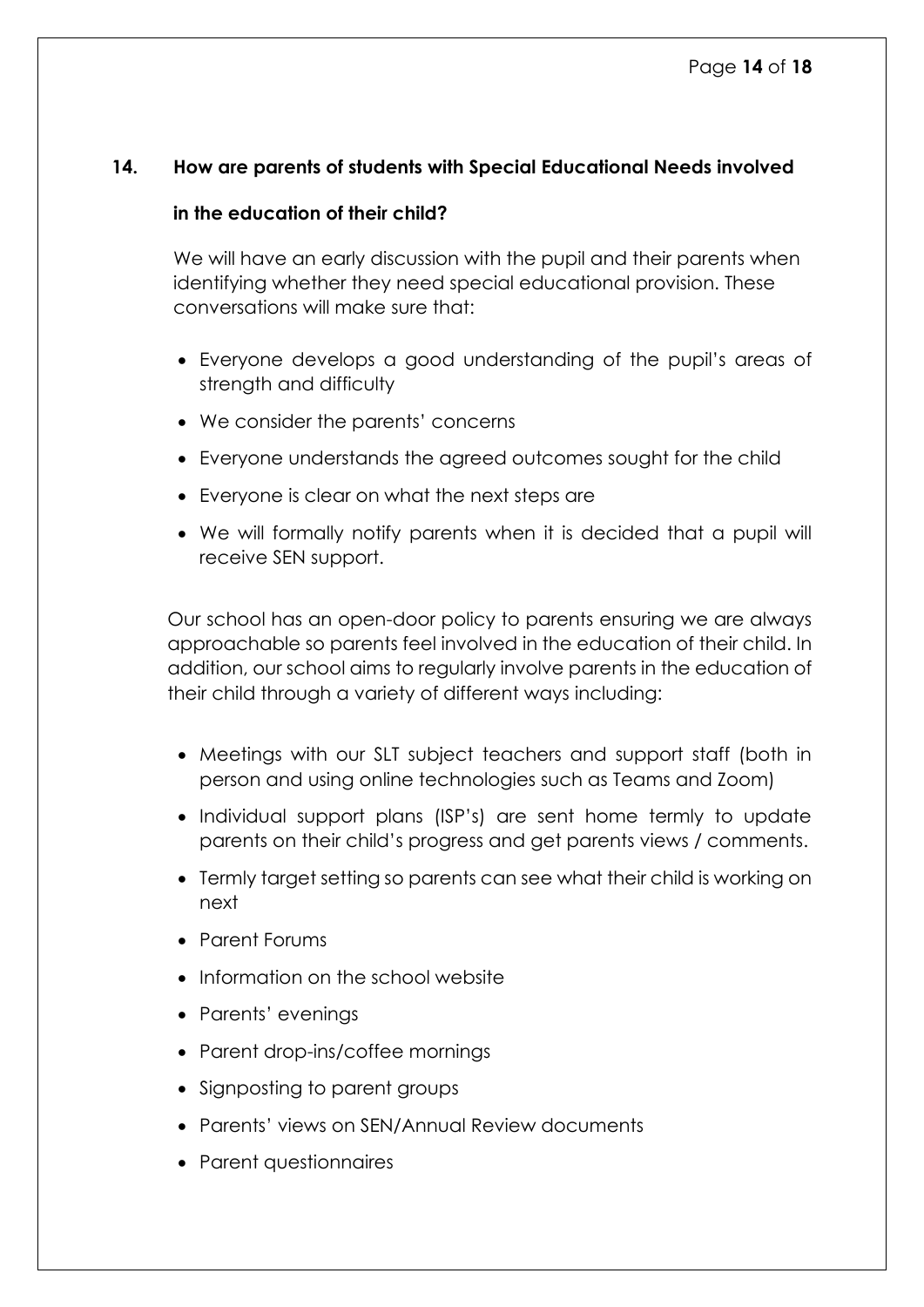• Termly Newsletter

Parents are encouraged to arrange an appointment to discuss their child's progress with the subject teacher, the form tutor, head of year, or a member of the Senior Team at any time when they feel concerned or have information they feel they would like to share that could impact on their child's success.

# <span id="page-14-0"></span>**15. How are students with Special Educational Needs involved in their own**

# **education?**

We will have an early discussion with the pupil and their parents when identifying whether they need special educational provision. These conversations will make sure that:

- Everyone develops a good understanding of the pupil's areas of strength and difficulty
- We consider the parents' concerns
- Everyone understands the agreed outcomes sought for the child
- Everyone is clear on what the next steps are

We will formally notify parents when it is decided that a pupil will receive SEN support.

For students with special educational needs we use a variety of strategies to support this including:

- Person Centred Reviews
- Student involvement in setting their own targets
- Student target review meetings
- Self-assessment
- Having a range of equipment available for the student to choose to use
- Ensuring the student has a designated adult to go to if they need help
- Membership of the school council
- One-page Student Profiles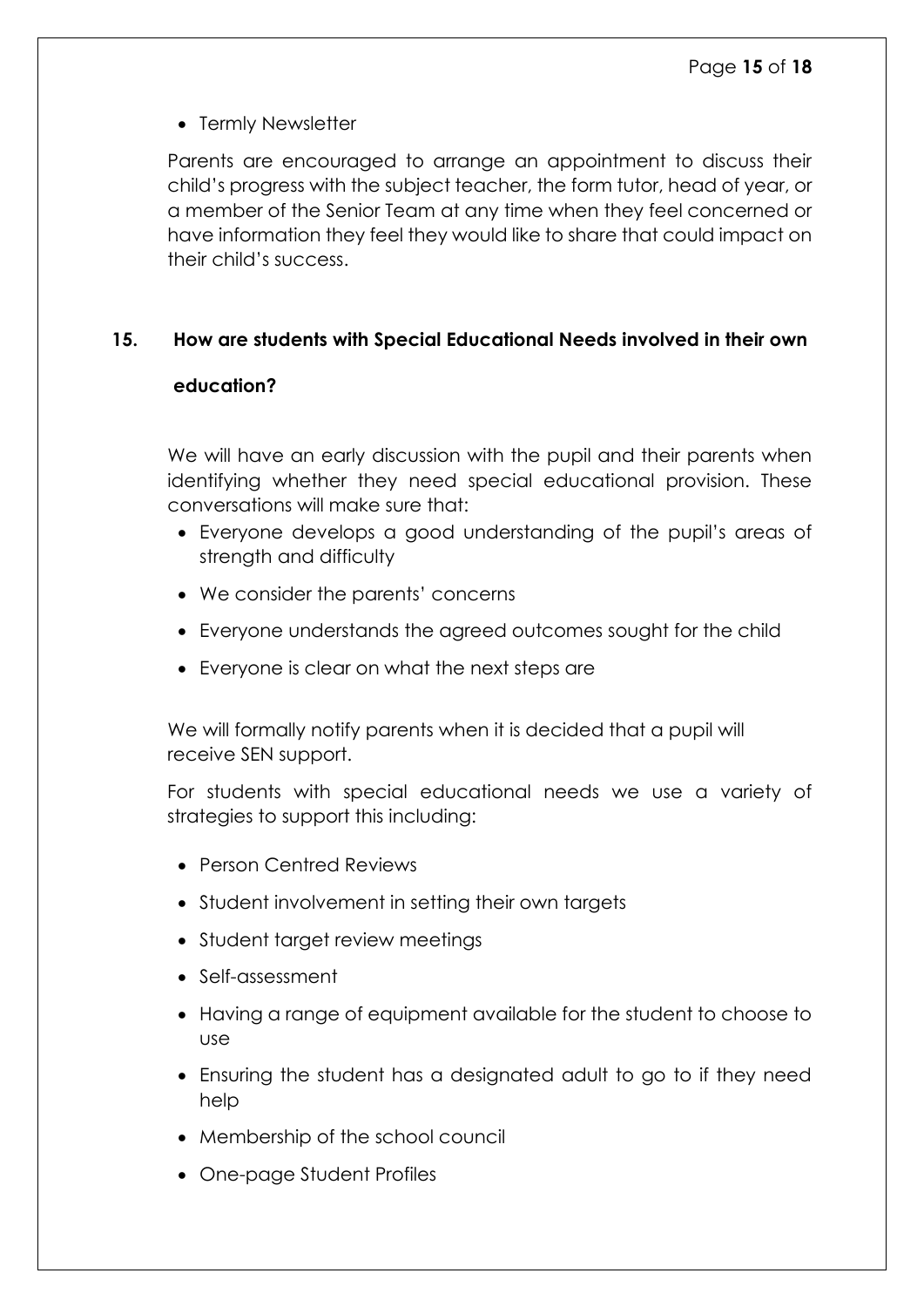- Medical alert cards and medication passes
- Visual timetables
- Prompt cards to promote independence
- Time out cards
- Student questionnaires and ongoing student voice though academic mentoring

# <span id="page-15-0"></span>**16. Additional support for learning**

Teaching assistants will support pupils on a 1:1 basis when required Teaching assistants will support pupils in small groups when undertaking specific interventions such as Social Skills groups

We will work with appropriate external agencies to support children and will utilise these on an individual needs basis.

As a school we will also employ a range of professionals such as behaviour analysts, occupational therapists and appropriate third parties to support children in school.

# <span id="page-15-1"></span>**17. Who are the support services that can help parents with students who**

# **have Special Educational Needs?**

SENDAR at Warwickshire County Council should be the first point of contact for enquiries.

# <span id="page-15-2"></span>**18. How does The Warwickshire Academy support students with Special**

# **Educational Needs through transition?**

We aim to make times of transition as easy as possible for the students in our school for students with special educational needs. We recognise that students will transition to TWA both at normal Key Stage break points as well as in year admissions.

Before starting at The Warwickshire Academy, we: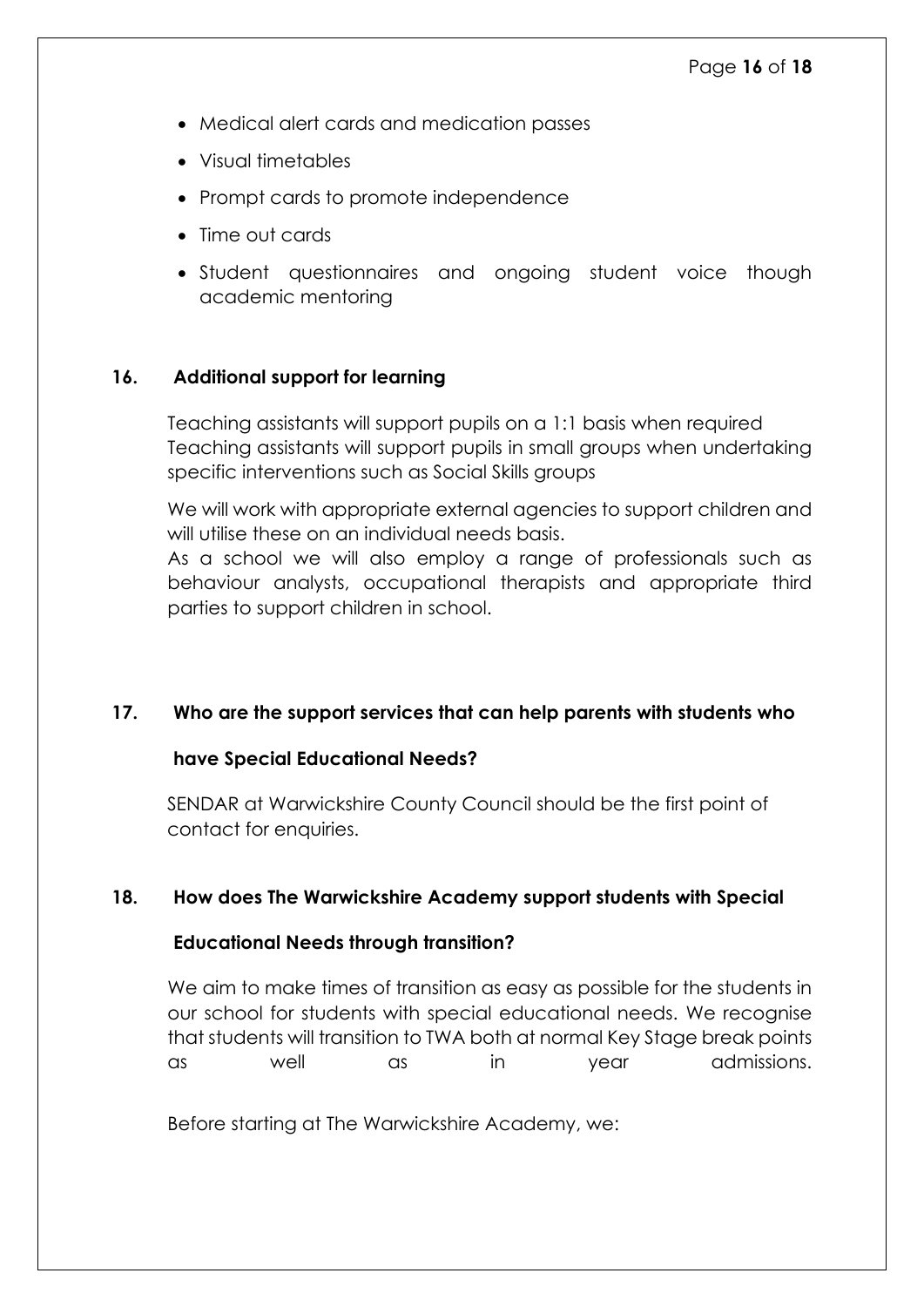- Meet with the student and their parents to talk about their needs and answer any questions about our school
- Meet with staff at the student's previous school or setting
- Provide additional transition days in addition to our year 6 Induction Day for some students, where they meet a year 7 buddy and create a transition book that has photographs of the key staff and areas around school
- Read reports from people who have worked with the student
- Provide any adults working with the student a one-page profile or student information through the Student Support Directory describing the things that help to support them in school

When preparing for adulthood and independent living, we:

- Hold a person-centred review and invite key staff from the new setting
- Talk to key staff at the new setting about things that help the young person to learn well and be happy
- Arrange extra visits to the new setting with a member of staff from our school if that is what the young person wants
- Talk to the young person and their family so we can answer any questions they may have about the new setting

# <span id="page-16-0"></span>**19. How can parents find the Warwickshire Local Authority's local offer?**

The Warwickshire Local Authority's Local Offer can be found at:

[Special educational needs and disabilities \(SEND\)](https://www.warwickshire.gov.uk/send#:~:text=Warwickshire%E2%80%99s%20SEND%20local%20offer%20brings%20together%20information%20about,disabilities.%20If%20you%20think%20your%20child%20has%20SEND) – Warwickshire County **[Council](https://www.warwickshire.gov.uk/send#:~:text=Warwickshire%E2%80%99s%20SEND%20local%20offer%20brings%20together%20information%20about,disabilities.%20If%20you%20think%20your%20child%20has%20SEND)** 

# <span id="page-16-1"></span>**20. Compliance**

This policy and information report is based on the statutory [Special](https://www.gov.uk/government/uploads/system/uploads/attachment_data/file/398815/SEND_Code_of_Practice_January_2015.pdf)  [Educational Needs and Disability](https://www.gov.uk/government/uploads/system/uploads/attachment_data/file/398815/SEND_Code_of_Practice_January_2015.pdf) [\(SEND\) Code of Practice](https://www.gov.uk/government/uploads/system/uploads/attachment_data/file/398815/SEND_Code_of_Practice_January_2015.pdf) and the following legislation:

[Part 3 of the Children and Families Act 2014,](http://www.legislation.gov.uk/ukpga/2014/6/part/3) which sets out schools' responsibilities for pupils with SEN and disabilities